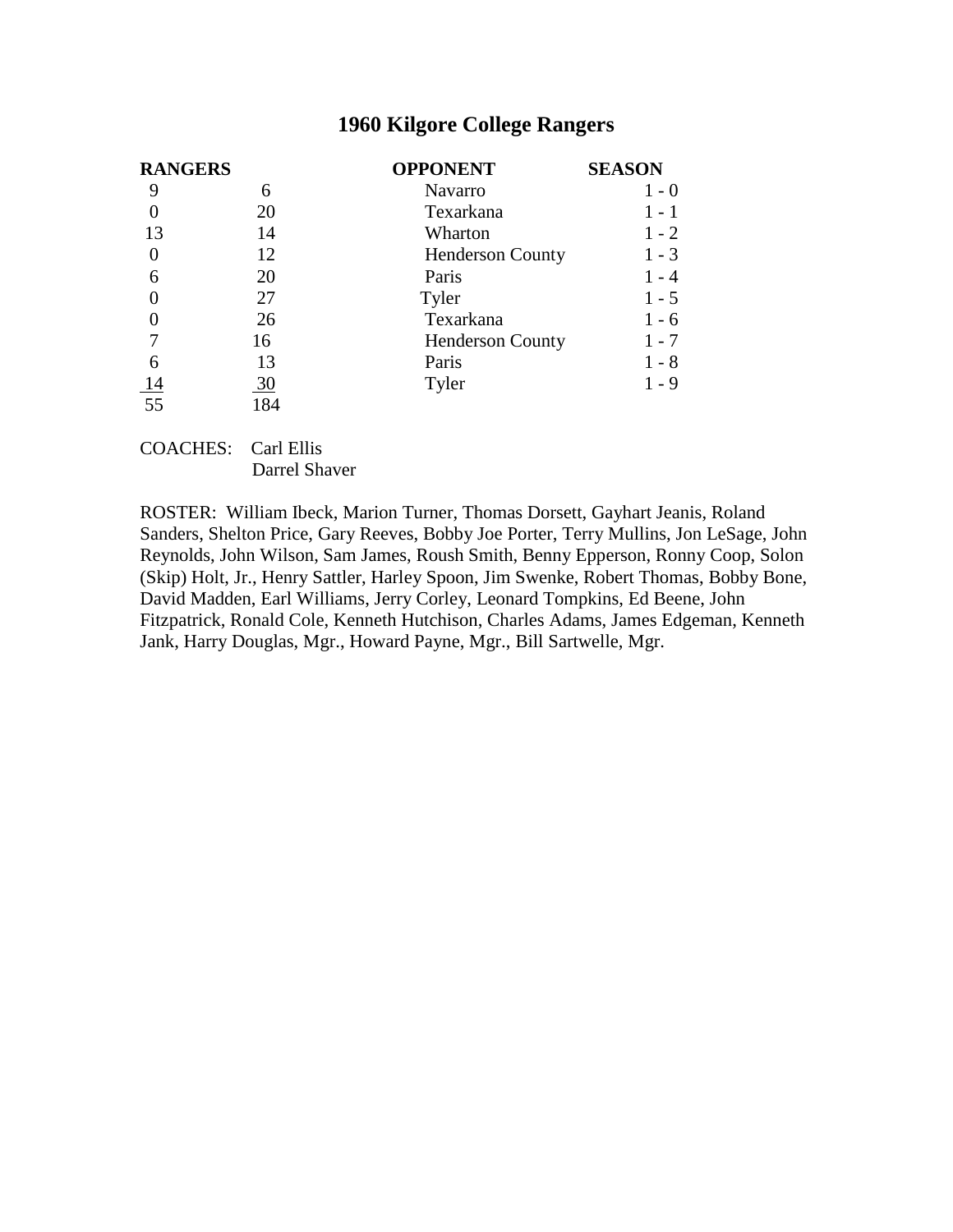| <b>RANGERS</b> |            | <b>OPPONENT</b>         | <b>SEASON</b> |  |
|----------------|------------|-------------------------|---------------|--|
| 12             | 8          | Wharton                 | $1 - 0$       |  |
| 32             | 8          | Texarkana               | $2 - 0$       |  |
| 47             |            | Arlington JV            | $3 - 0$       |  |
| 33             | 6          | <b>Henderson County</b> | $4 - 0$       |  |
| 21             |            | Paris                   | $5 - 0$       |  |
| $\theta$       | 3          | Tyler                   | $5 - 1$       |  |
| 40             | 14         | Texarkana               | $6 - 1$       |  |
| 13             | 6          | <b>Henderson County</b> | $7 - 1$       |  |
| $\theta$       |            | Paris                   | $7 - 2$       |  |
| $\frac{19}{2}$ | <u> 20</u> | Tyler                   | $7 - 3$       |  |
| 217            | 72         |                         |               |  |

COACHES: Carl Ellis and Darrel Shaver

ROSTER: Dickey McGaughey, Hulen Missildine, Gayhart Jeanis, Billy Burt, John Wilson, Harley Spoon, LeRoy Crump, John Fitzpatrick, Earl Williams, Bookie Shillcutt, Frank Hess, C.G. Mata, Roland Sanders, Billy Mangold, Tom Dorsett, James Medley, Bill Fly, Wayne Barginear, Harvey Mundowsky, Larry Ward, Sam Warren, Bubba Segars, James Cecil, Victor Billings, Roger Ellis, Douglas Hoover, Joe Garcia, Steve McCarty, Don Pondant, Ronnie Craft, Mike Delatin, Richard Kouba, Bobby Joe Porter, Kenneth Lee, Dan Sulak, Robert Thomas, Ray Dillon, Mgr., Howard Payne, Mgr., Wesley Barton, Trainer, Joe Turner, Trainer

Billy Burt, All-American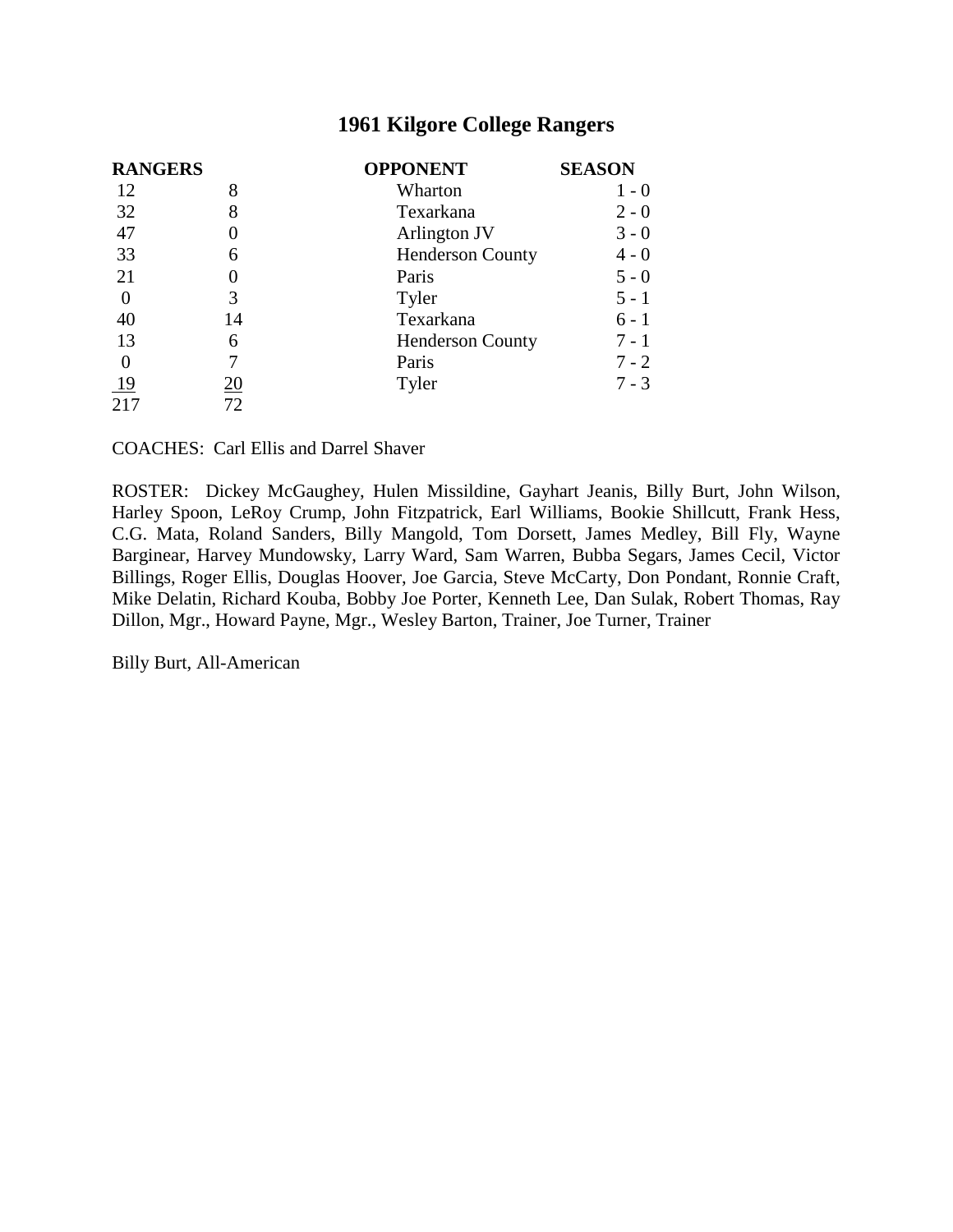| <b>RANGERS</b> |          | <b>OPPONENT</b>         | <b>SEASON</b> |
|----------------|----------|-------------------------|---------------|
| 20             | 9        | Cameron, OK.            | $1 - 0 - 0$   |
| 18             | 0        | Texarkana               | $2 - 0 - 0$   |
| 6              | 6        | <b>Henderson County</b> | $2 - 0 - 1$   |
| 14             | 19       | Tulsa Frosh             | $2 - 1 - 1$   |
| 28             | $\theta$ | Tyler                   | $3 - 1 - 1$   |
| 15             | 20       | <b>Houston Frosh</b>    | $3 - 2 - 1$   |
| 16             | 21       | <b>Henderson County</b> | $3 - 3 - 1$   |
| 29             | 21       | Wharton                 | $4 - 3 - 1$   |
|                | 12       | Texarkana               | $4 - 4 - 1$   |
| $\frac{3}{2}$  | 17       | Tyler                   | $4 - 5 - 1$   |
| 156            | 125      |                         |               |

COACHES: Carl Ellis and Darrel Shaver

ROSTER: Roger Ellis, Wayne Barginear, Dickey McGaughey, Jim Caskey, Billy Burt, Bookie Shillcut, Frank Hess, C.G. Mata, Richard Kouba, Harley Spoon, Freddie Russell, Hulen Missildine, Charles Welch, Bobby Joe Porter, Preston Millett, James Davis, Jimmy Elliott, Steve Young, Harvey Mundowsky, Larry Ward, Ronnie Craft, Sam Warren, James Cecil, Victor Billings, James Saucier, Bobby Byrd, Wayne Johnson, Harold Scroggin, Steve McCarty, Gary Casey, Skip Floyd, Mike Knight, Dana Venson, Ray Dillon, Mgr., Wallace Ables, Mgr., Don Hood, Trainer

Billy Burt, JC Gridwire All-American and NJCAA All-American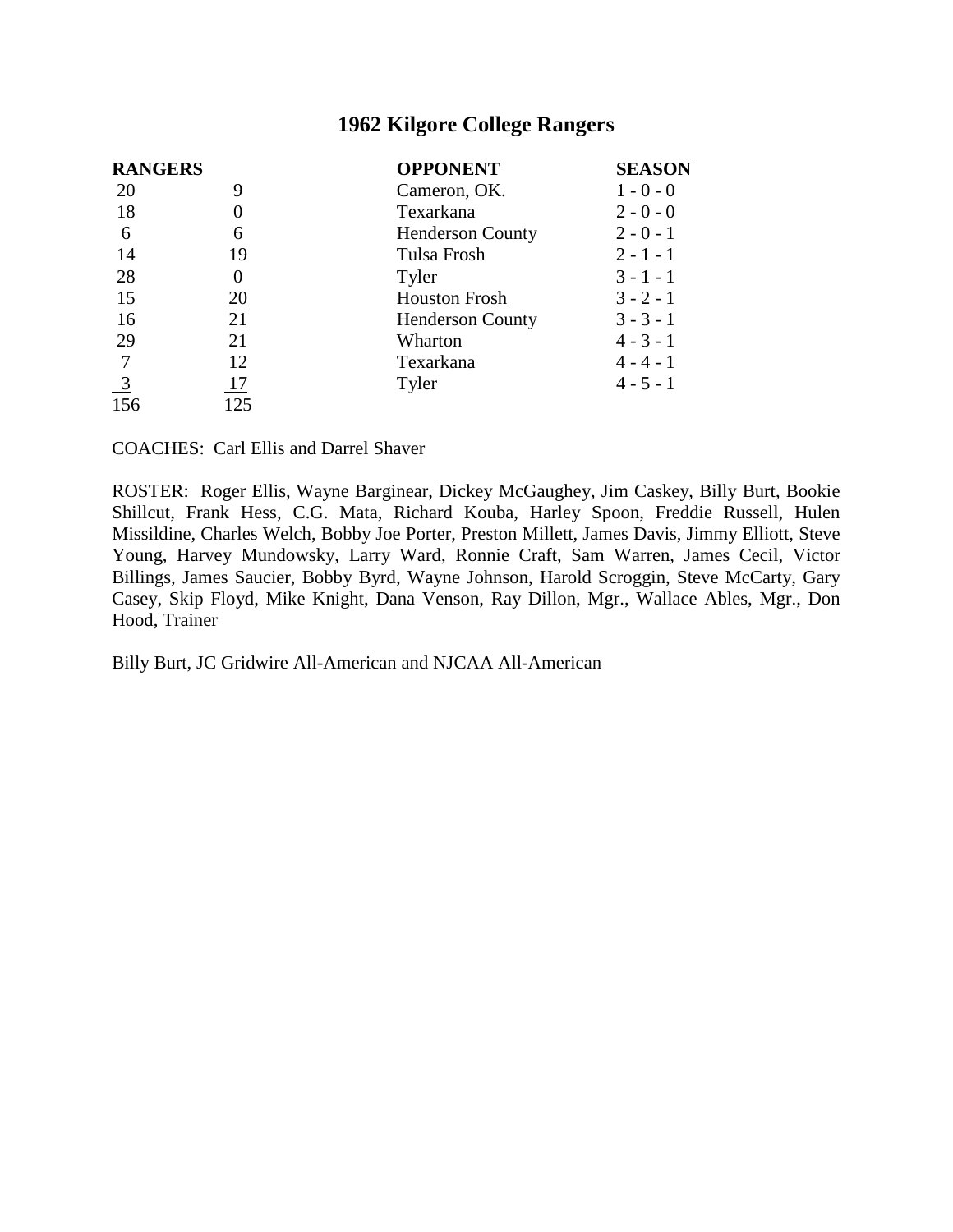| <b>RANGERS</b>  |     | <b>OPPONENT</b>         | <b>SEASON</b> |  |
|-----------------|-----|-------------------------|---------------|--|
| 20              | 9   | Cameron, OK.            | $1 - 0$       |  |
|                 | 34  | Texarkana               | 1 - 1         |  |
|                 | 21  | <b>Navarro</b>          | $1 - 2$       |  |
|                 | 18  | <b>Henderson County</b> | $1 - 3$       |  |
| 30              | 12  | Tyler                   | $2 - 3$       |  |
| 14              | 39  | Cameron, OK.            | $2 - 4$       |  |
|                 | 10  | <b>Henderson County</b> | $2 - 5$       |  |
| $\overline{2}$  | 23  | Wharton                 | $2 - 6$       |  |
|                 | 24  | Texarkana               | $2 - 7$       |  |
| $\underline{6}$ | 20  | Tyler                   | $2 - 8$       |  |
| 103             | 210 |                         |               |  |

#### COACHES: Carl Ellis Darrel Shaver

ROSTER: Fred Akin, Sam Sparks, Jerry Ferguson, Ervin Holloway, Harley Spoon, David Paine, Preston Millet, Ronnie Watson, Larry Spense, Tommy Horton, Kenny Walton, Charles Welch, Gary Gilliam, Larry Harris, David Henson, Ronnie Lemon, Charles Bauman, James Bullard, Ronald Boylan, John Sims, Ebbie Owens, Roger Jordan, James Saucier, Harold Scogin, Bobby Byrd, Donald Cain, Dana Benson, Billy Echart, Wayne Johnson, Mike Inniss, Fred Young, Donald Smith, Mike Knight, Gene Wilson, Gary Casey, Edward McNeil, Bob Saunderson, Mgr., Don Hood, Trainer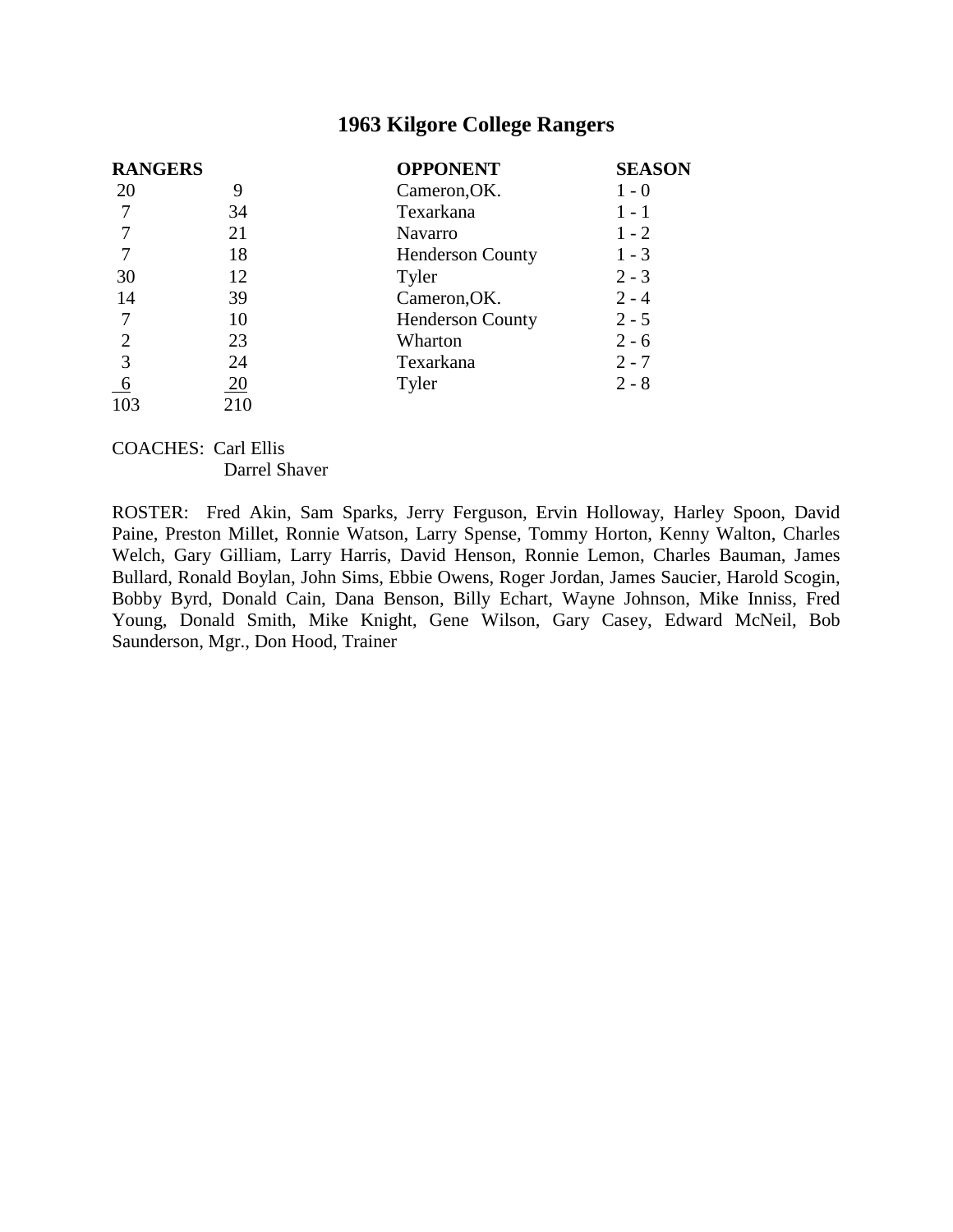| <b>RANGERS</b> |     | <b>OPPONENT</b>         | <b>SEASON</b> | <b>CONFERENCE</b> |
|----------------|-----|-------------------------|---------------|-------------------|
| 20             | 6   | Texarkana               | $1 - 0 - 0$   |                   |
| 13             | 20  | <b>Henderson County</b> | $1 - 1 - 0$   | $0-1-0$           |
| 15             | 17  | <b>Navarro</b>          | $1 - 2 - 0$   | $0-2-0$           |
| 13             |     | <b>Blinn</b>            | $2 - 2 - 0$   | $1 - 2 - 0$       |
| 8              | 7   | Ranger                  | $3 - 2 - 0$   | $2 - 2 - 0$       |
| 23             | 14  | Tyler                   | $4 - 2 - 0$   | $3 - 2 - 0$       |
| 14             | 10  | Wharton                 | $5 - 2 - 0$   | $4 - 2 - 0$       |
| 16             | 16  | Cisco                   | $5 - 2 - 1$   | $4 - 2 - 1$       |
|                | 22  | Texarkana               | $5 - 3 - 1$   | $4 - 3 - 1$       |
| 22             | 14  | Tyler                   | $6 - 3 - 1$   |                   |
| 151            | 133 |                         |               |                   |

COACHES: Boyd Converse and Larry Lacewell

ROSTER: Ronnie Watson, Ronald Boylan, Eddie Rogers, Joe Wooley, Glenn Ingram, Doc Holiday, Danny Atchley, Richard Mooney, John Sims, Billy Broyles, Steve James, Fred Branch, John Allen, Ebbie Owens, Tim Guthrie, Tommy Howard, Bobby Carpenter, Jerry Ferguson, Harold Stallings, James Morris, Joe Johnson, Troy Fields, Brandon Owens, Jimmy McInturff, Gary Thompson, Ronnie McKinney, Leo Rhodes, Danny Phillips, Gary Hawkins, Gordon Pierce, Roger Jordan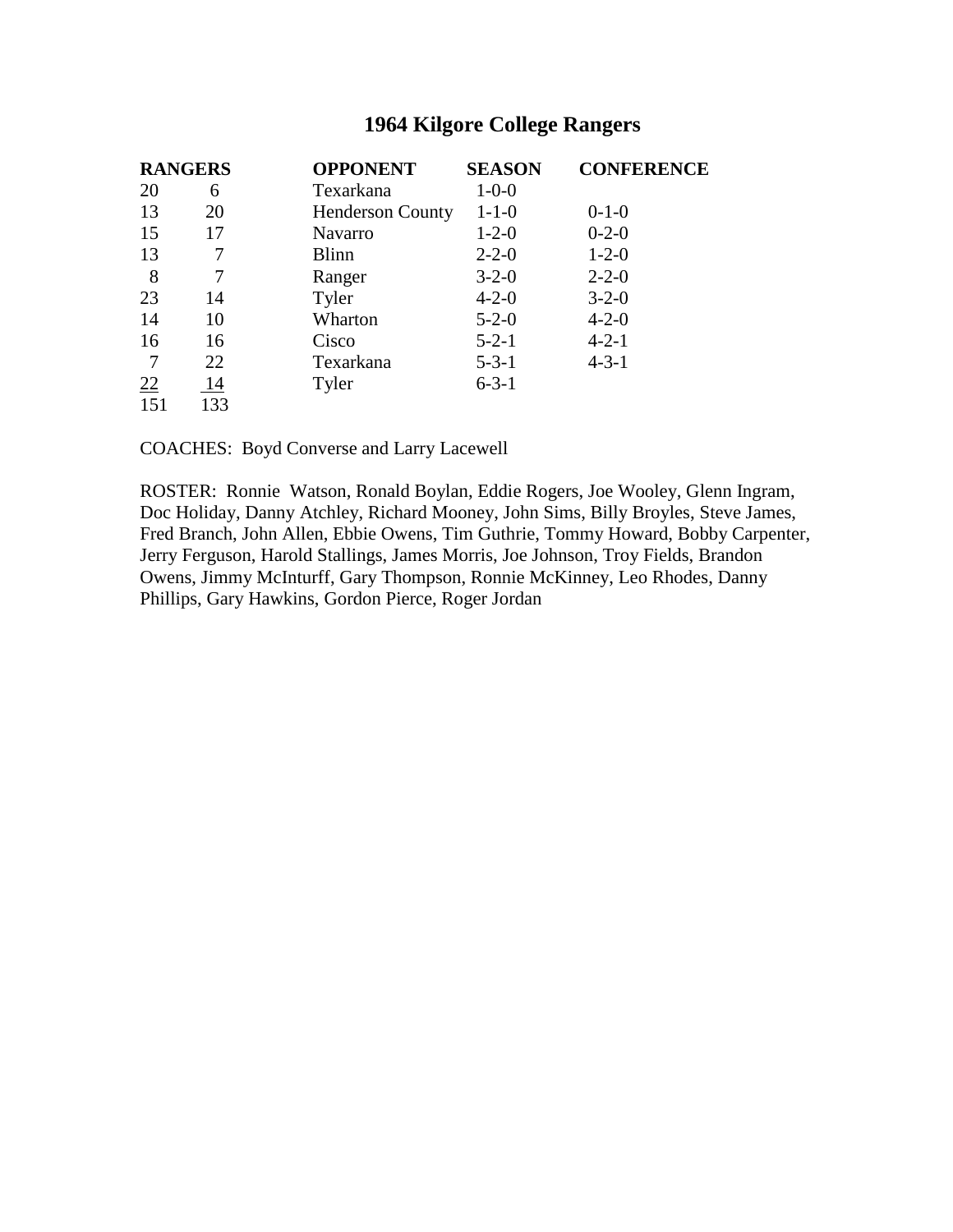| <b>RANGERS</b>  |     | <b>OPPONENT</b>         | <b>SEASON</b> | <b>CONFERENCE</b> |  |
|-----------------|-----|-------------------------|---------------|-------------------|--|
| 16              | 19  | <b>Henderson County</b> | $0-1$         | $0 - 1$           |  |
| 34              | 24  | <b>Navarro</b>          | $1 - 1$       | $1 - 1$           |  |
| 14              | 17  | <b>Blinn</b>            | $1-2$         | $1 - 2$           |  |
| 55              | 0   | Ranger                  | $2 - 2$       | $2 - 2$           |  |
| 9               | 7   | Tyler                   | $3-2$         | $3 - 2$           |  |
| 10              | 7   | Wharton                 | $4 - 2$       | $4 - 2$           |  |
| 37              | 0   | Eastern Oklahoma        | $5 - 2$       |                   |  |
| 15              | 18  | Cisco                   | $5 - 3$       | $4 - 3$           |  |
| 48              | 8   | Murray                  | $6 - 3$       |                   |  |
| 34              | 12  | Tyler                   | $7 - 3$       |                   |  |
| $\overline{21}$ | 20  | Northwest Miss.         | $8-3$         |                   |  |
| 293             | 132 |                         |               |                   |  |

COACHES: Boyd Converse Larry Lacewell Solon Holt

ROSTER: Randy Lemmons, Steve Copeland, Joe Wooley, Sammy Sims, Harold Stallings, Dennis Hutchenson, Billy Dietz, Glenn Ingram, Johnny Johnson, Terry Reisig, Steve James, Mark Pope, Tony Atchley, Jimmy McEnturff, Donnie Pechal, Tom Douglas, Pat Lindsay, Chris Nyvall, Tommy Howard, Clyde Reid, Eddie Rogers, John Gregory, Darnell Losak, Joe Sliker, Richard Mooney, Terry Warren, Gary Hawkins, David Yates, Mike Coleman, Jim McWhirter, Terry Barger, Mike Sargent, John Allen Troy Fields, Mgr.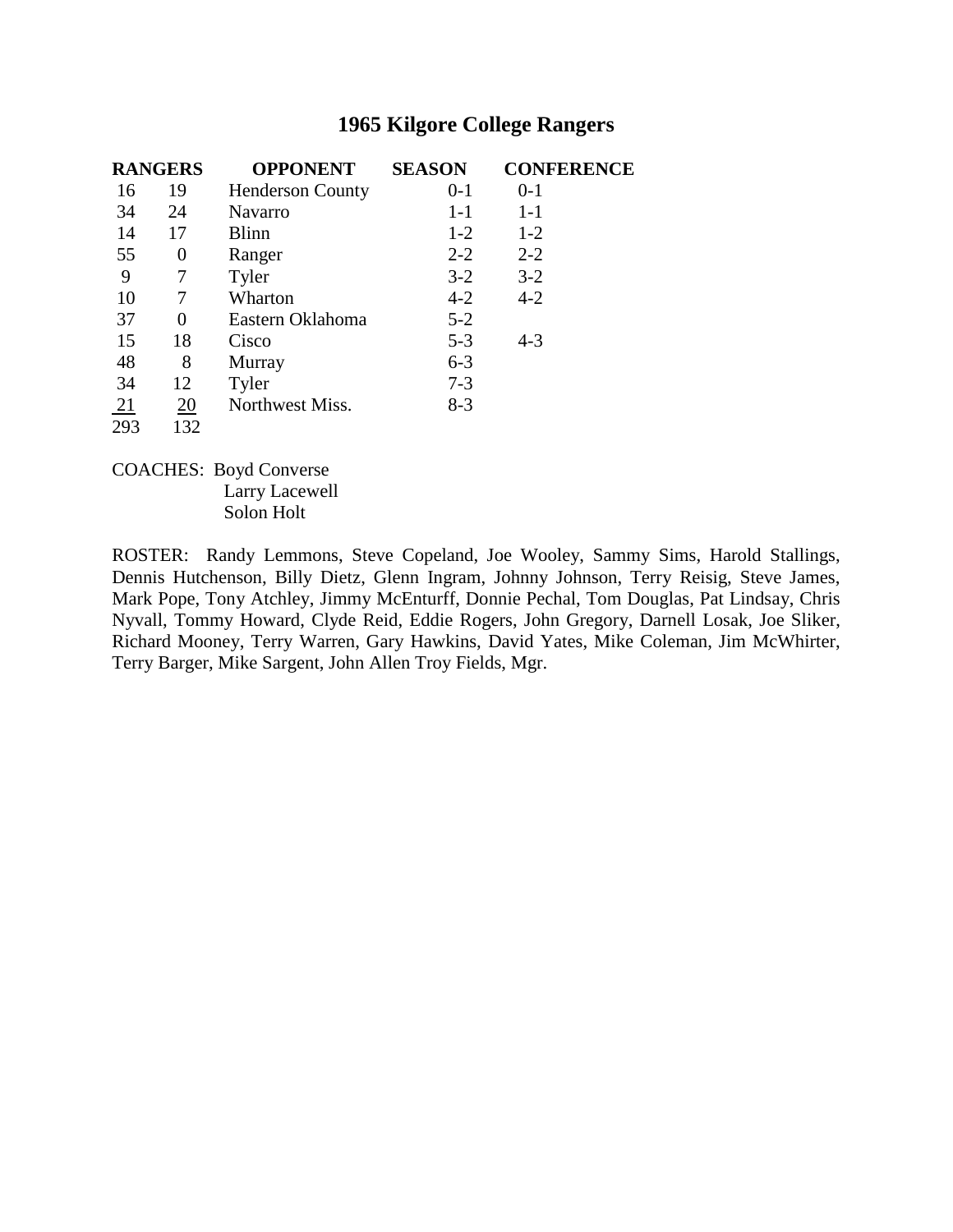|                | <b>RANGERS</b> | <b>OPPONENT</b>         | <b>SEASON</b> | <b>CONFERENCE</b> |
|----------------|----------------|-------------------------|---------------|-------------------|
| 54             | 0              | <b>Austin College</b>   | $1-0$         |                   |
| 35             | $\theta$       | Murray                  | $2 - 0$       |                   |
| 24             | 7              | <b>Navarro</b>          | $3-0$         | $1-0$             |
| 20             | 14             | Cisco                   | $4-0$         | $2 - 0$           |
| 21             | 6              | Ranger                  | $5-0$         | $3-0$             |
| 31             | 7              | <b>Blinn</b>            | $6-0$         | $4-0$             |
| 7              | 12             | <b>Henderson County</b> | $6-1$         | $4-1$             |
| 28             | $\overline{0}$ | Wharton                 | $7-1$         | $5 - 1$           |
| 17             | 6              | Tyler                   | $8 - 1$       | $6-1$             |
| 55             | 6              | Marion, Ala.            | $9-1$         |                   |
| $\frac{28}{1}$ | 7              | Ferrum, VA.             | $10-1$        |                   |
| 320            | 65             |                         |               |                   |

TJCFF Co-Champions National Champions

COACHES: Boyd Converse Solon Holt Sandy Sands Bob Peterson

ROSTER: Billy Brousseau, Johnny Johnson, Terry Reisig, Randy Lemons, Harry Watson, Robby Huckaby, Mike Sargent, Tony Atchley, Darnell Losak, Orie McKenzie, Clyde Reid, Bill Dietz, Danny Pidcock, Rudy Savatinelli, Andy Durrett, Andy Boland, Steve Atchley, Ronald Reagan, Steve Copeland, James Waltmon, Terry Warren, Joe Sliker, Roger Braker, Bobby Hawthorne, John Gregory, Jerry Gulledge, James Bannister, Sid Bailey, Ronnie Freestone, Freddy Carrington, Red McKeller, Mgr., Swayne Brewer, Trainer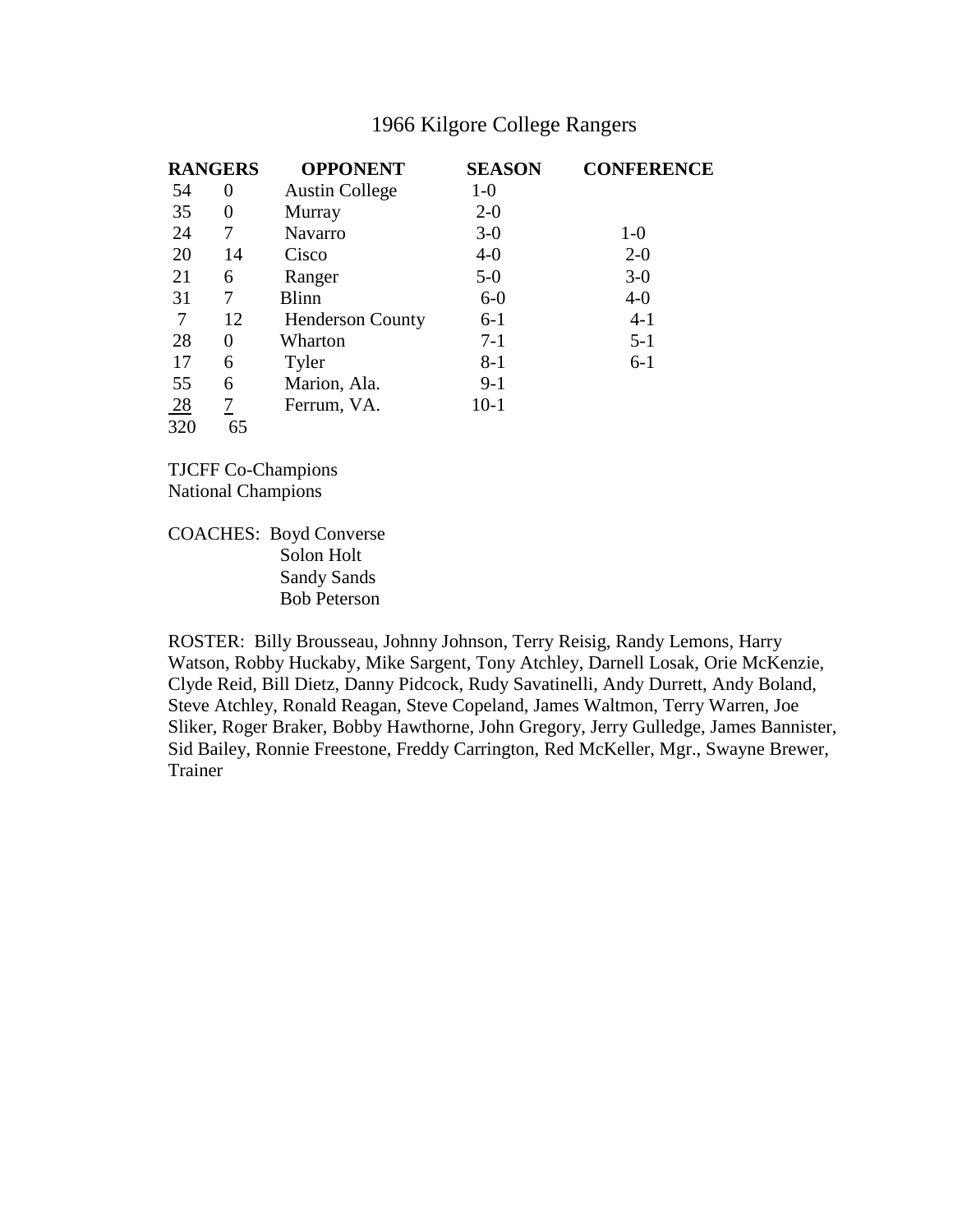| <b>RANGERS</b> |          | <b>OPPONENT</b>         | <b>SEASON</b> | <b>CONFERENCE</b> |
|----------------|----------|-------------------------|---------------|-------------------|
| 3              | 18       | Tyler                   | $0 - 1$       |                   |
| 13             | 32       | Northeast Oklahoma      | $0 - 2$       |                   |
| 0              | 12       | <b>Henderson County</b> | $0 - 3$       |                   |
| 32             | 18       | <b>Navarro</b>          | $1 - 3$       | $1-0$             |
| 7              | 15       | Cisco                   | $1 - 4$       | $1-1$             |
| 27             | 0        | Ranger                  | $2 - 4$       | $2 - 1$           |
| 23             | 7        | <b>Blinn</b>            | $3-4$         | $3-1$             |
| 10             | 20       | <b>Henderson County</b> | $3 - 5$       | $3-2$             |
| 43             | $\Omega$ | Wharton                 | $4 - 5$       | $4 - 2$           |
| 14             | 6        | Tyler                   | $5 - 5$       | $5 - 2$           |
| 172            | 128      |                         |               |                   |

COACHES: Charles Simmons Solon Holt Jim Miller

ROSTER: Andy Durrett, Allen Wilkenfeld, Steve Atchely, Jerry Gulledge, Charles Austin, Robby Huckaby, Harry Watson, Jackie Miller, Billy Chester, Danny Dorsey, Wes Skeeters, Steven (Red) McKeller, Trainer, Bill Kemp, Jack Lynch, Leonard Dunlap, David Crow, Jimmy Malone, Pat Murphy and Richard L. Page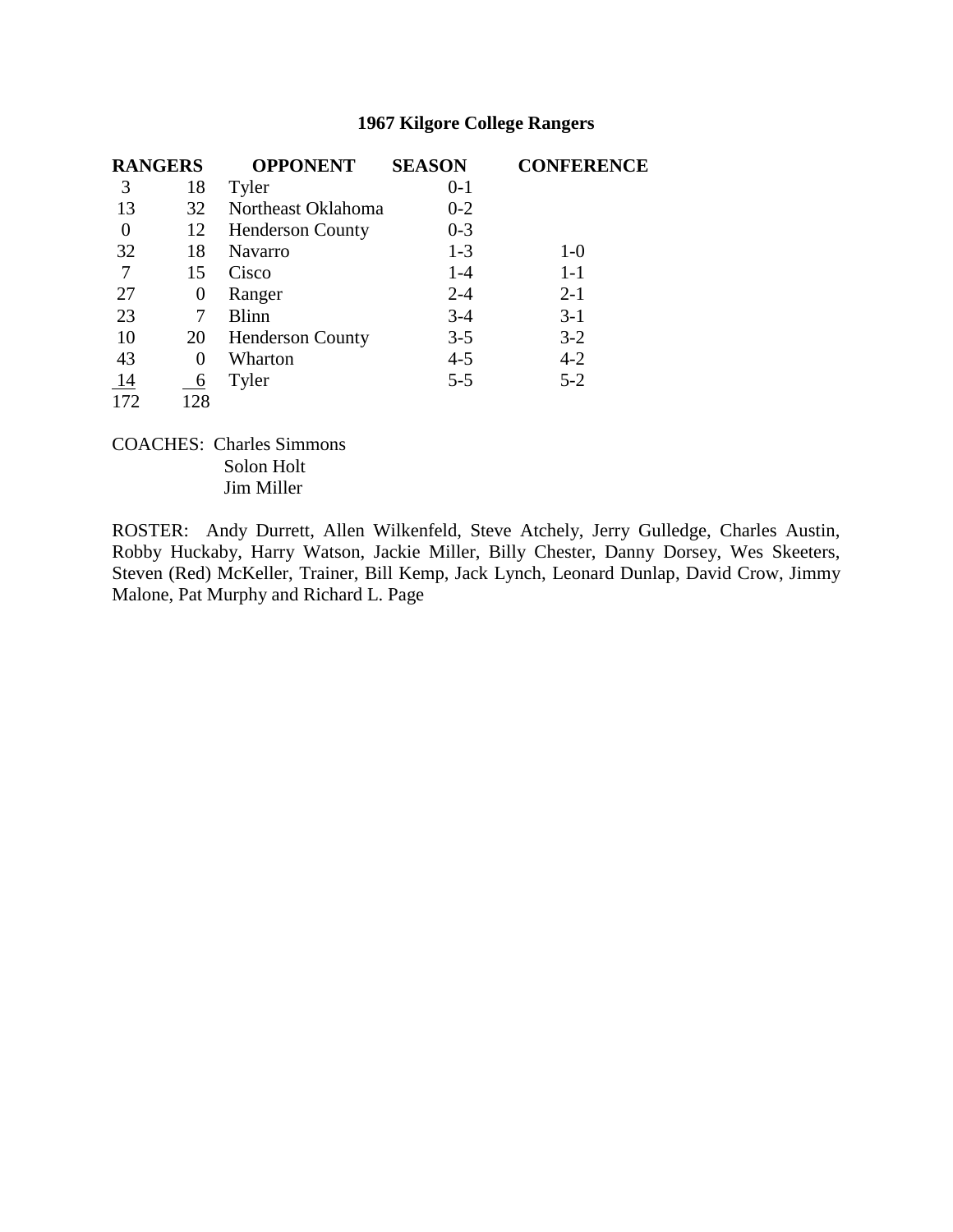| <b>RANGERS</b> |          | <b>OPPONENT</b>         | <b>SEASON</b> | <b>CONFERENCE</b> |
|----------------|----------|-------------------------|---------------|-------------------|
|                | 21       | Tyler                   | 0-1           |                   |
|                | 25       | <b>Henderson County</b> | $0 - 2$       |                   |
| 34             | $\theta$ | Northeast Oklahoma      | $1 - 2$       |                   |
| 38             | 20       | Navarro                 | $2 - 2$       | $1-0$             |
| 28             | 10       | Cisco                   | $3-2$         | $2 - 0$           |
| 22             | 13       | Ranger                  | $4 - 2$       | $3-0$             |
| 53             | 22       | <b>Blinn</b>            | $5 - 2$       | $4 - 0$           |
| 6              |          | <b>Henderson County</b> | $5 - 3$       | $4 - 1$           |
| 32             | 6        | Wharton                 | $6 - 3$       | $5 - 1$           |
| 10             |          | Tyler                   | $7 - 3$       | $6-1$             |
| 237            | 131      |                         |               |                   |

#### TJCFF CONFERENCE CO-CHAMPIONS

COACHES: Charles Simmons Jim Miller

ROSTER: Leonard Dunlap, Allen Wilkenfeld, George Woodrow, Jimmy Kempf, Glen Tucker, Jimmy Malone, Ray Penn, Jim Sartain, Jackie Miller, Dralves Edwards, Pat Murphy, Bob Hardin, Billy Chester, Bill Snider, Brad Thrower, Ronnie Moore, Jackie Lynch, Bob Rieman, Mike Briscoe, Danny Dorsey, Jerry Gibson, Arnold Brown, Dale Bohannon, Ralph Fulton, Ray Cox, Lonnie Clanton, Vince Whalen, Geary Jordan, Clinso Bruce, Larry Flowers